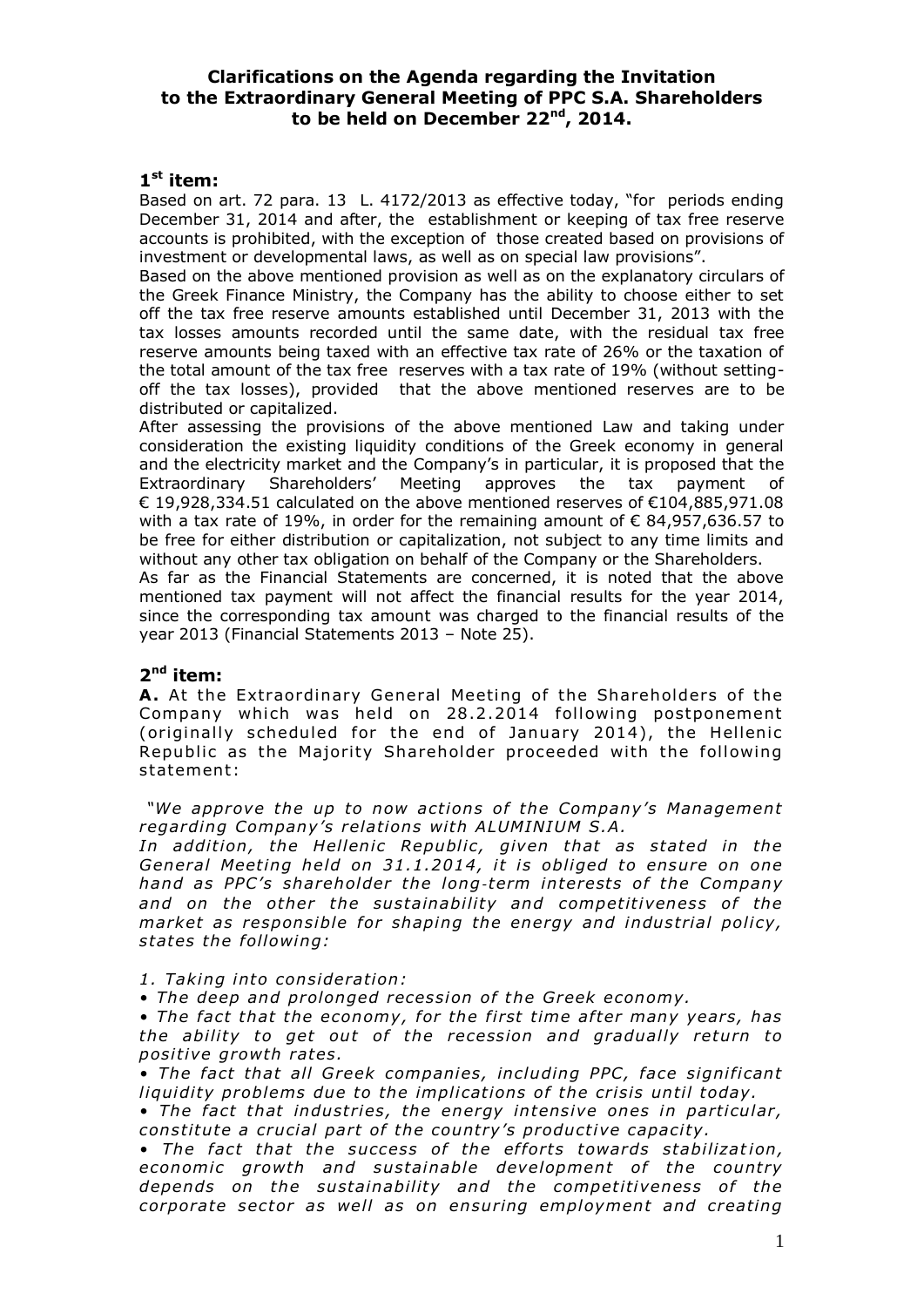new jobs. Otherwise the efforts to exit the crisis will be at stake, with negative impacts on the economy as a whole as well as on PPC which will suffer from further prolongation of the recession, reduced demand, lack of liquidity and increased bad debts.

- *2 . For the above‐mentioned reasons:*
- A. Taking into account such an extraordinary situation, we propose *to the General Assembly of Shareholders and approve , for High Voltage companies, an extraordinary reduction of 10% on the* approved PPC tariffs for said category of customers, for 1+1 Year *as of 1 .1 .2014 .*
- B.In particular for all High Voltage companies with annual *consumption exceeding 1 ,000 GWH , further volume reduction of 10% on the above reduction .*
- *C. As a motivation for increasing consumption during the zone of minimum consumption (nights and weekends) an additional* reduction of 25% on the A4 tariff to all High Voltage companies, apart from those whose consumption exceeds 1,000 GWH, for *operation during the a forementioned zone".*

The aforementioned statement was incorporated in the Resolution of the Extraordinary General Meeting.

**B.** Subsequently the HV customers were notified by letter to sign new supply contracts based on the tariff specifications set in the Extraordinary General Meeting of the Shareholders. Customers who did not proceed timely with the signing of such contracts received a new notification letter.

The current status in connection with the signing of new contracts is as follows:

- With regard to large HV customers owning in total twenty four (24) supply connections, whose consumption corresponds to more than 99% of the total HV customers' consumption, fifteen (15) new supply contracts for corresponding supply connections have been signed and  $six(6)$  new supply contracts are expected to be signed shortly.
- With regard to one (1) supply connection, the customer has not decided yet whether he will keep such HV supply connection or not (it is noted that the said customer has two (2) more HV supply connections for which he has already signed a new contract).
- With regard to two (2) supply connections concerning the customers ALUMINIUM of GREECE SA and LARCO GENERAL & METALLURGICAL CO SA, there does not seem to exist any apparent possibility regarding the signing of the new supply contract shortly, since they do not accept the tariffs set by virtue of the Resolution of the General Meeting dated 28 .2 .2014 .

The following table summarizes the above-mentioned information:

| Supply<br>Connections<br>of Large HV<br>Customers | Signed<br>Contracts | Contracts to be<br>Signed | Pending<br>Contracts |
|---------------------------------------------------|---------------------|---------------------------|----------------------|
| 24                                                |                     |                           |                      |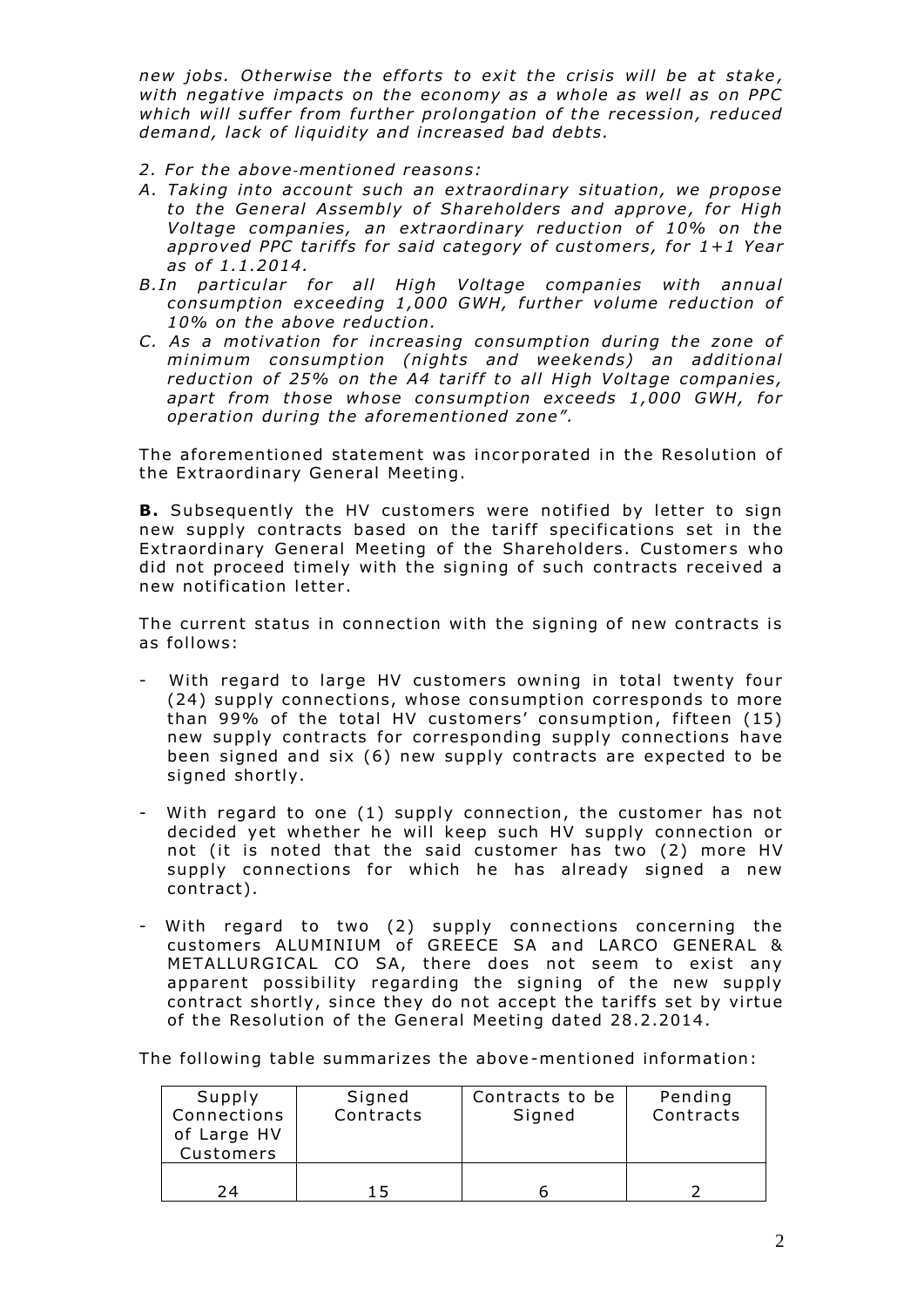With regard to smaller HV customers (less than 1% of the total consumption of HV customers) owning in total forty nine (49) supply connections, twenty five (25) contracts have already been signed; as far as fifteen  $(15)$  contracts are concerned, negotiations are at an advanced level, therefore they are expected to be signed shortly; as for the remaining nine (9) contracts, we have obtained the oral consent of the customers, therefore the new contracts will be signed in the near future.

The above data are summarized in the following table:

| Supply                    | Signed    | Contracts to be | Oral          |
|---------------------------|-----------|-----------------|---------------|
| Connections<br>of Smaller | Contracts | Signed          | Communication |
| HV                        |           |                 |               |
| Customers                 |           |                 |               |
|                           |           |                 |               |
| 49                        | 25        | 15              |               |

In conclusion, all HV customers have accepted the Resolution of the General Meeting, with the exception of the two customers ALUMINIUM of GREECE SA and LARCO GENERAL & METALLURGICAL CO SA, who do not accept the said Resolution and more in particular its pricing terms.

It is noted that the accumulated claims (the difference between pricing based on the Resolution of the General Meeting and the actual amounts paid) of PPC SA towards the said companies for the period 01 .01 .2014 - 31 .10 .2014 are detailed as follows:

- $\triangleright$  ALUMINIUM has paid 65.2 million euro instead of 127.9 million euro based on the Resolution of the General Meeting.
- $\triangleright$  LARCO has paid 22.5 million euro instead of 57.3 million euro based on the Resolution of the General Meeting. Moreover there is an additional debt resulting from consumption until 31 .12 .2013 amoun ting to 148 .3 million euro.

**C.** The effective period of the Resolution of the Extraordinary General Meeting dated 28.2.2014 was  $1+1$  year. Given that we are near the end of the year 2014 , it is necessary to determine whether the effective period of the above Resolution will be extended to the year 2015 .

**D.** Based on the above, the General Meeting is called to decide with regard to the following:

- 1. Whether to extend or not the effective period of its Resolution dated 28 .2 .2014 to the year 2015 .
- 2 . Whether to keep supplying or not the HV customers who do not accept the Resolution of the Extraordinary General Meeting dated 28 .2 .2014 .